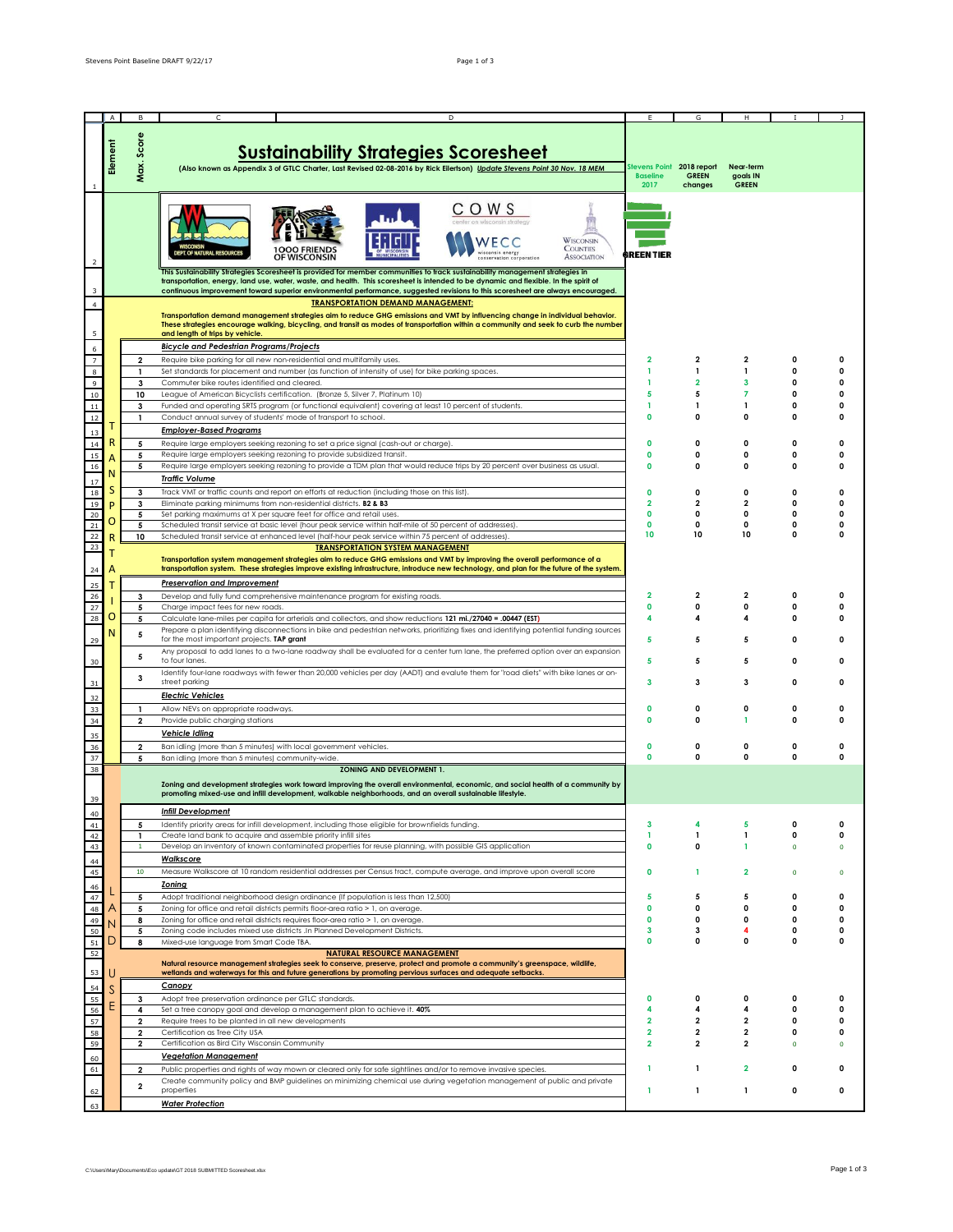|                                                             | $\mathsf{A}$ |                         |                                                                                                                                                                                                                                                        |                                                      |                             |                                       |                  |                   |
|-------------------------------------------------------------|--------------|-------------------------|--------------------------------------------------------------------------------------------------------------------------------------------------------------------------------------------------------------------------------------------------------|------------------------------------------------------|-----------------------------|---------------------------------------|------------------|-------------------|
|                                                             | Element      | Score                   | <b>Sustainability Strategies Scoresheet</b>                                                                                                                                                                                                            |                                                      |                             |                                       |                  |                   |
|                                                             |              | Max.                    | (Also known as Appendix 3 of GTLC Charter, Last Revised 02-08-2016 by Rick Eilertson) Update Stevens Point 30 Nov. 18 MEM                                                                                                                              | Stevens Point 2018 report<br><b>Baseline</b><br>2017 | <b>GREEN</b><br>changes     | Near-term<br>goals IN<br><b>GREEN</b> |                  |                   |
| 64                                                          |              | 10                      | Establish 75-foot natural vegetation zone by surface water.                                                                                                                                                                                            | $\mathbf 0$                                          | 0                           | 1                                     | O                | 0                 |
| 65                                                          |              | 5                       | Inventory wetlands and ensure no net annual loss.                                                                                                                                                                                                      | 0                                                    | $\mathbf 0$                 | 1                                     | 0                | 0                 |
| 66<br>67                                                    |              |                         | <b>COMMUNITY ENERGY USE</b><br>Community energy use strategies encourage energy efficiency and the use of renewable fuels to reduce total energy consumption<br>throughout the community                                                               |                                                      |                             |                                       |                  |                   |
| 68                                                          |              |                         | <b>Community Energy Use Policies</b>                                                                                                                                                                                                                   |                                                      |                             |                                       |                  |                   |
| 69                                                          |              | 6                       | Use PACE financing. County handles (how to score?)                                                                                                                                                                                                     | 0                                                    | $\Omega$                    | 0                                     | 0                | 0                 |
| 70                                                          |              | 1                       | Watt meters available to the public                                                                                                                                                                                                                    | $\mathbf 0$                                          | 0                           | 0                                     | 0                | U                 |
| 71                                                          |              | 10                      | Adopt Residential Energy Conservation Ordinance (time-of-sale certification and upgrades).                                                                                                                                                             | 0                                                    | $\Omega$                    | O                                     | O                | <sup>0</sup>      |
| $72\,$                                                      |              |                         | <b>Measuring Community Energy Use</b>                                                                                                                                                                                                                  |                                                      |                             |                                       |                  |                   |
|                                                             |              | 4                       | Work with local utilities to calculate total electricity and natural gas consumption annually, beginning with the fifth year before<br>entering the program.                                                                                           | O                                                    | $\mathbf 0$                 | 0                                     | 0                | ŋ                 |
| 73<br>74                                                    | Е            | $\mathbf{1}$            | State of Wisconsin Energy Independent (EI) Community designation.                                                                                                                                                                                      | O                                                    | $\mathbf 0$                 | 0                                     | 0                | 0                 |
| 75                                                          | N            |                         | <b>MUNICIPAL ENERGY USE</b>                                                                                                                                                                                                                            |                                                      |                             |                                       |                  |                   |
|                                                             |              |                         | Municipal energy use strategies encourage municipal employees to conserve energy, preserve the environment, and decrease                                                                                                                               |                                                      |                             |                                       |                  |                   |
| 76                                                          | E            |                         | greenhouse gas emissions from municipal facilities, services, and vehicle fleets.                                                                                                                                                                      |                                                      |                             |                                       |                  |                   |
| 77                                                          | R            |                         | <b>Government Energy Use Policies</b>                                                                                                                                                                                                                  |                                                      | $\Omega$                    | 0                                     | 0                |                   |
| 78<br>79                                                    | G            | 5<br>3                  | Include transportation energy/emissions as criterion in RFPs for purchases of goods over \$10,000.<br>Develop list of lighting, HVAC and shell improvements to raise Energy Star Portfolio Manager or LEED EBO&M score                                 | 0<br>0                                               | $\mathbf 0$                 | 1                                     | $\Omega$         | 0<br>$\mathbf 0$  |
| 80                                                          |              | $\overline{\mathbf{3}}$ | Reduce motor fuels use for non-transit activities -- See NOTES                                                                                                                                                                                         | 0                                                    | $\Omega$                    | O                                     | $\Omega$         | $\Omega$          |
|                                                             |              | 6                       | Provide transit passes at 50 percent or more off the regular price and/or provide parking cash-out options for local government                                                                                                                        | 0                                                    | 0                           | 0                                     | 0                | 0                 |
| 81<br>82                                                    |              | 5                       | employees.<br>Streetlights operate at 75 lumens/Watt or higher                                                                                                                                                                                         | 5                                                    | 5                           | 5                                     | 0                | 0                 |
| 83                                                          |              | 3                       | Stoplights are LED or functional equivalent Some                                                                                                                                                                                                       | 1                                                    | $\mathbf{1}$                | $\overline{2}$                        | O                | 0                 |
|                                                             |              | 5                       | Municipal electricity purchases are at least 5 percentage points higher in renewable content than the statewide renewable                                                                                                                              |                                                      |                             |                                       |                  |                   |
| 84                                                          |              |                         | portfolio standard requires. Calculation may include self-generated power and purchased offsets.                                                                                                                                                       | 0                                                    | $\mathbf 0$                 | 0                                     | 0                | 0                 |
| 85                                                          |              |                         | <b>Measuring Government Energy Use</b>                                                                                                                                                                                                                 | 0                                                    | $\mathbf 0$                 | 0                                     | 0                | 0                 |
| 86                                                          |              | 5                       | Complete EPA Energy Star Portfolio Manager spreadsheet for government energy use. Or score existing buildings with LEED EBO&M.                                                                                                                         | $\Omega$                                             | $\Omega$                    | O                                     | O                | n                 |
| 87                                                          |              | $\overline{2}$          | Calculate annual government fleet use of motor fuels, in gallons of petroleum and biofuels, beginning with the fifth year before<br>entering the program, NOTE 5                                                                                       | $\overline{\mathbf{2}}$                              | $\mathbf 2$                 | $\overline{\mathbf{2}}$               | $\Omega$         | $\mathbf{0}$      |
| 88                                                          |              | 10                      | All new and renovated municipal buildings must meet LEED Silver or greater.                                                                                                                                                                            | $\Omega$                                             | O                           | 2                                     | U                | n                 |
| 89                                                          |              |                         | <b>WATER USE CONSERVATION</b><br>Water Conservation strategy options set baselines and goals for water and energy performance in municipalities. They measure                                                                                          |                                                      |                             |                                       |                  |                   |
| 90                                                          |              |                         | progress and promote water conservation by the government, business, and the community at-large.                                                                                                                                                       |                                                      |                             |                                       |                  |                   |
| 91                                                          |              |                         | <b>Water Conservation First two items required by PSC</b>                                                                                                                                                                                              |                                                      |                             |                                       |                  |                   |
| 92                                                          |              | 6                       | Track water and sewer use annually, beginning with fifth year before entering program, and develop plan for reductions.                                                                                                                                |                                                      | 3                           |                                       | ٥                | 0                 |
|                                                             |              | 4                       | Develop a water loss control plan with targets below the 15% required by the state and include a system-wide water audit                                                                                                                               |                                                      |                             |                                       |                  |                   |
| 93                                                          |              |                         | implementation and time table                                                                                                                                                                                                                          |                                                      |                             | 4                                     | 0                | 0                 |
| 94                                                          |              | $\mathbf{2}$            | Join EPA's WaterSense Program for water utilities or the Groundwater Guardian Green Sites program and promote them to local<br>business. Waterstar bronze level                                                                                        | $\overline{2}$                                       | $\overline{\mathbf{2}}$     | $\overline{\mathbf{2}}$               | $\Omega$         | 0                 |
| 95                                                          |              | 6                       | Use block rates and flat rates to encourage water conservation among residential, commercial, and industrial users. N6                                                                                                                                 | $\Omega$                                             | 3                           | 3                                     | O                | n                 |
| 96                                                          |              | 3                       | Infiltration and inflow reduction by 10% Probably -- due to impervious epoxy liners being installed                                                                                                                                                    | 3                                                    | 3                           | 3                                     | 0                | 0                 |
| 97                                                          |              | 5                       | Plan for replacing all toilets using > 1.6 gpf and annual progress sufficient to reach 90 percent replacement in 10 years.                                                                                                                             | 0                                                    | $\mathbf 0$                 | 0                                     | 0                | 0                 |
| 98                                                          |              |                         | <b>Local Government Use</b>                                                                                                                                                                                                                            |                                                      |                             |                                       |                  |                   |
| 99                                                          |              | $\overline{\mathbf{2}}$ | Install waterless urinals in men's restrooms at municipal facilities (city hall, parks, etc.)                                                                                                                                                          | 0                                                    | $\mathbf 0$                 | 0                                     | 0                | 0                 |
| 100<br>101                                                  |              | 3<br>4                  | All outdoor watering by local government, excluding parks and golf courses, from rain collection.                                                                                                                                                      | $\mathbf 0$<br>O                                     | $\mathbf 0$<br>O            | 0<br>O                                | 0<br>0           | 0<br>0            |
| 102                                                         |              |                         | Develop a water efficiency and conservation plan for municipal buildings<br><b>WATER AND WASTEWATER INFRASTRUCTURE MANAGEMENT.</b>                                                                                                                     |                                                      |                             |                                       |                  |                   |
| 103                                                         | W            |                         | Setting goals for the sustainable management of water and wastewater infrastructure reduces costs; saves energy; and ensures the<br>protection of public health and the environment.                                                                   |                                                      |                             |                                       |                  |                   |
| 104                                                         |              | 10                      | Develop and implement asset management plans that set targets for the sustainable maintenance, operation and renewal of<br>water and wastewater infrastructure.                                                                                        | O                                                    | 0                           | 0                                     | O                | 0                 |
| 105                                                         |              | 5                       | Wastewater biogas captured and used in operations.                                                                                                                                                                                                     | 5                                                    | 5                           | 5                                     | 0                | 0                 |
| 106                                                         |              | 1                       | Financial assistance for sewer lateral replacements.                                                                                                                                                                                                   | 0                                                    | $\mathbf 0$                 | 0                                     | 0                | 0                 |
| 107                                                         | Е            | 5                       | Set goals for increasing the recovery of resources from wastewater for energy generation (heat or electricity) and fertilizer.                                                                                                                         | 0                                                    | $\mathbf 0$                 | 0                                     | ٥                | 0                 |
| 108                                                         | R            |                         | Explore partnership options with high-strength waste.<br>Upgrade water and wastewater utility equipment (e.g., variable frequency drive motors) to achieve energy efficiency based on                                                                  |                                                      |                             |                                       |                  |                   |
|                                                             |              |                         | total life cycle, triple bottom line costs (e.g. maintenance and replacement strategies in asset management plans)                                                                                                                                     | 6                                                    | 6                           | 6                                     | 0                | 0                 |
| $\frac{109}{110}$                                           |              |                         | <b>STORMWATER MANAGEMENT</b>                                                                                                                                                                                                                           |                                                      |                             |                                       |                  |                   |
| 111                                                         |              |                         | Stormwater Management strategy options encourage the use of best management practices to achieve a reduction in the amount of<br>harmful pollutants introduced to our streams, rivers, and lakes.                                                      |                                                      |                             |                                       |                  |                   |
|                                                             |              | 3                       | Develop a regular street sweeping program to reduce total suspended solids                                                                                                                                                                             | 3                                                    | 3                           | 3                                     | 0                | 0                 |
|                                                             |              | 3                       | Stormwater utility fees offer credits for best management practices such as rain barrels, rain gardens, and pervious paving                                                                                                                            | 3                                                    | 3                           | 3                                     | $\mathbf 0$      | $\mathbf 0$       |
| $\begin{array}{c}\n 112 \\ 113 \\ 114 \\ 115\n \end{array}$ |              | $\overline{\mathbf{2}}$ | Inventory all paved surfaces (e.g., by GIS mapping), and develop a plan for reduction<br>Work with commercial or light industrial businesses to develop stormwater pollution plans                                                                     | 2<br>2                                               | $\mathbf{2}$<br>$\mathbf 2$ | 2<br>2                                | $\mathbf 0$<br>0 | $\mathbf{0}$<br>0 |
| $\frac{116}{116}$                                           |              | 2                       | <b>WATER AND DEVELOPMENT</b>                                                                                                                                                                                                                           |                                                      |                             |                                       |                  |                   |
|                                                             |              |                         | Water and Development strategy options link water conservation and the preservation of land, wetlands, and wildlife habitat while                                                                                                                      |                                                      |                             |                                       |                  |                   |
| 117                                                         |              |                         | promoting compact development, restoration and rehabilitation efforts, and long-term planning.                                                                                                                                                         |                                                      |                             |                                       |                  |                   |
| 118                                                         |              |                         | <b>Land Development</b>                                                                                                                                                                                                                                |                                                      |                             |                                       |                  |                   |
| 119                                                         |              | 5                       | Identify key green infrastructure areas during plan development and/or implement a plan to acquire and protect key green<br>infrastructure areas                                                                                                       | 5                                                    | 5                           | 5                                     | 0                | 0                 |
| 120                                                         |              |                         | <b>Waters, Wetlands, and Wildlife</b>                                                                                                                                                                                                                  | O                                                    | 0                           | 0                                     | 0                | 0                 |
| 121                                                         |              | 6                       | Replace concrete channels with re-meandered and naturalized creeks, wetlands, or swales Only 1 concrete culvert                                                                                                                                        | ΝA                                                   | na                          | na                                    | 0                | 0                 |
| 122                                                         |              | 3                       | Develop a system for identifying culverts that obstruct fish migration and install fish friendly culverts where needed                                                                                                                                 | NA                                                   | na                          | na                                    | 0                | 0                 |
| 123                                                         |              | 4                       | Provide incentives for protection of green infrastructure, sensitive areas, important wildlife habitat, or for the restoration or<br>rehabilitation of wetlands or other degraded habitats such as credit towards open space or set-aside requirements | 0                                                    | $\mathbf 0$                 | 0                                     | 0                | 0                 |
| 124                                                         |              |                         | <b>WASTE MANAGEMENT AND REDUCTION</b>                                                                                                                                                                                                                  |                                                      |                             |                                       |                  |                   |
|                                                             |              |                         | Waste Management and Reduction strategy options encourage municipalities and their citizens to divert organics and recyclables from                                                                                                                    |                                                      |                             |                                       |                  |                   |
| 125                                                         |              |                         | landfills and properly dispose of hazardous materials in an effort to reduce waste in a community.                                                                                                                                                     | $\overline{2}$                                       |                             |                                       | 0                |                   |
| 126<br>127                                                  |              | 3<br>4                  | Community waste stream monitored at least annually . Waste reduction plan prepared and updated annually<br>Waste and materials management plan based on "zero-waste" principles, with specific goals, prepared and updated annually                    | 0                                                    | 2<br>0                      | 2<br>0                                | 0                | 0<br>0            |
| 128                                                         |              | 3                       | Construction/deconstruction waste recycling ordinance                                                                                                                                                                                                  | 0                                                    | 0                           | 0                                     | 0                | 0                 |
| 129                                                         |              | 3                       | Mandatory residential curbside recycling pickup that covers paper, metal cans, glass and plastic bottles                                                                                                                                               | 3                                                    | 3                           | 3                                     | 0                | 0                 |
|                                                             |              |                         |                                                                                                                                                                                                                                                        |                                                      |                             |                                       |                  |                   |